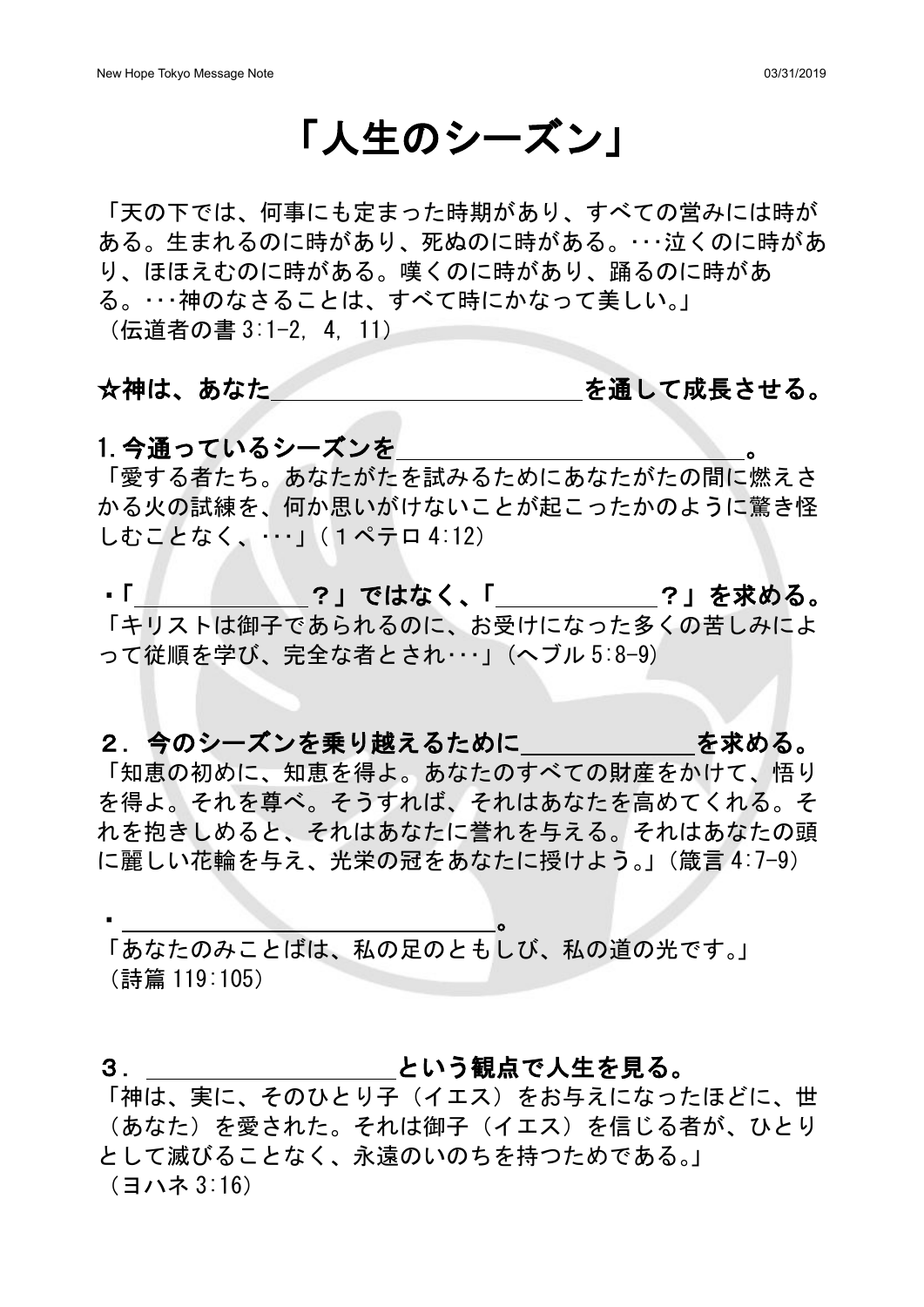# **"Seasons of Life"**

"**There is a time for everything, and a season for every activity under the heavens: 2 a time to be born and a time to die, a time to plant and a time to uproot,** … **4 a time to weep and a time to laugh, a time to mourn and a time to dance,**… **11 He has made everything beautiful in its time.**" **(Ecclesiastes 3:1-2, 4, 11)**

#### ☆ **God allows you to grow through .**

**1. the season you are in now.** "**Dear friends, do not be surprised at the fiery ordeal that has come on you to test you, as though something strange were happening to you.**" **(1 Peter 4:12)**

・ **Ask for " ?", not " ?"** "**Son though he was, he learned obedience from what he suffered 9 and, once made perfect,**…" **(Hebrews 5:8-9)**

**2. Seek the to get through the season you are in now.**

"**7 The beginning of wisdom is this: Get wisdom. Though it cost all you have, get understanding. 8 Cherish her, and she will exalt you; embrace her, and she will honor you. 9 She will give you agarland to grace your head and present you with aglorious crown.**" **(Proverbs 4:7-9)**

"**Your word is a lamp for my feet, a light on my path.**" **(Psalm 119:105)**

**- .**

### **3. See life from a perspective of .**

"**For God so loved the world that he gave hisone and only Son (Jesus), that whoever believes in him (Jesus) shall not perish but have eternal life.**" **(John 3:16)**